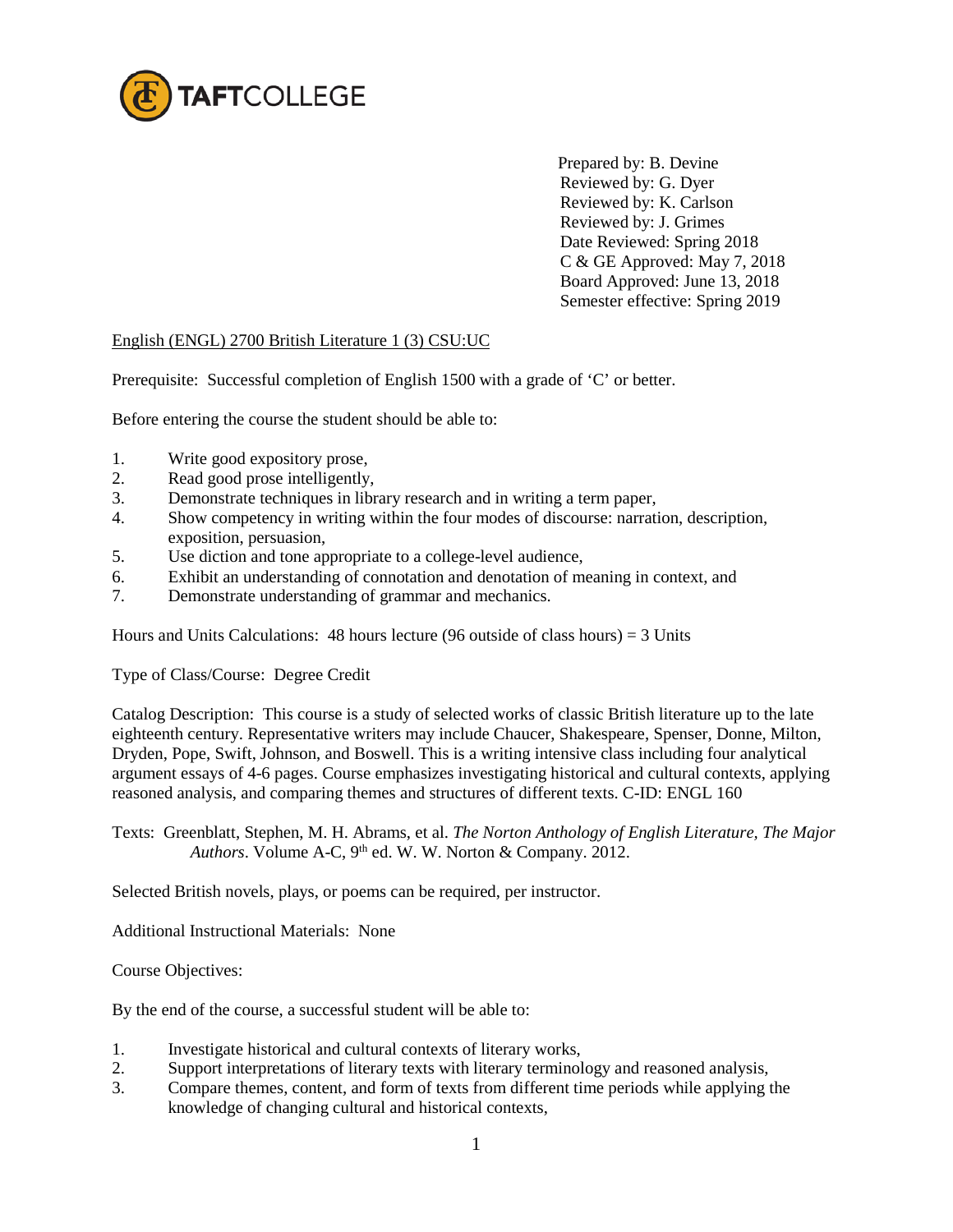

- 4. Demonstrate an understanding of political, social, economic, and religious issues within British culture and relate these to literary texts,
- 5. Research and evaluate the credibility of secondary sources,
- 6. Synthesize secondary sources, into discussion and primary literary texts,<br>7. Apply critical thinking to literary interpretation and analysis, and
- Apply critical thinking to literary interpretation and analysis, and
- 8. Demonstrate an understanding of appropriate academic discourse and the conventions of literary analysis.

Course Scope and Content:

| Unit I   | А.<br>В.<br>C.<br>D.<br>Ε.<br>F.<br>G.   | <b>Critical Thinking</b><br>Claim, premise, evidence<br>Induction<br>Deduction<br>Inference<br>Assumption<br>Logical fallacies<br>Argumentative writing about literature                                                                      |
|----------|------------------------------------------|-----------------------------------------------------------------------------------------------------------------------------------------------------------------------------------------------------------------------------------------------|
| Unit II  | Methodology<br>А.<br>В.<br>C.<br>D.      | Literary interpretation<br>Literary analysis<br>Identification and application of cultural context<br><b>Evaluation of sources</b>                                                                                                            |
| Unit III | А.<br><b>B.</b>                          | The Middle Ages (to ca. 1485)<br>Anglo-Saxon Literature<br>The Dream of the Rood<br>1.<br>2.<br>Beowulf<br>3.<br>Judith<br>4.<br>The Wife's Lament<br>The Literature of Anglo-Norman England<br>Beowulf and Marie De France<br>$\mathbf{1}$ . |
|          | C.                                       | Middle English Literature in the Fourteenth and Fifteenth Centuries<br>1.<br>Sir Gawain and the Green Knight<br>2.<br>Chaucer<br>3.<br>William Langland<br>4.<br>Margery Kempe<br>5.<br><b>Sir Thomas Malory</b>                              |
|          | D.                                       | Medieval English; Old and Middle English Prosody; Timeline                                                                                                                                                                                    |
| Unit IV  | A.<br>$\bf{B}$ .<br>C.<br>D.<br>Ε.<br>F. | The Sixteenth Century (1485-1603)<br>Introduction, Timeline<br>More<br>Wyatt<br>Howard<br>Mary I<br>Lady Jane Grey                                                                                                                            |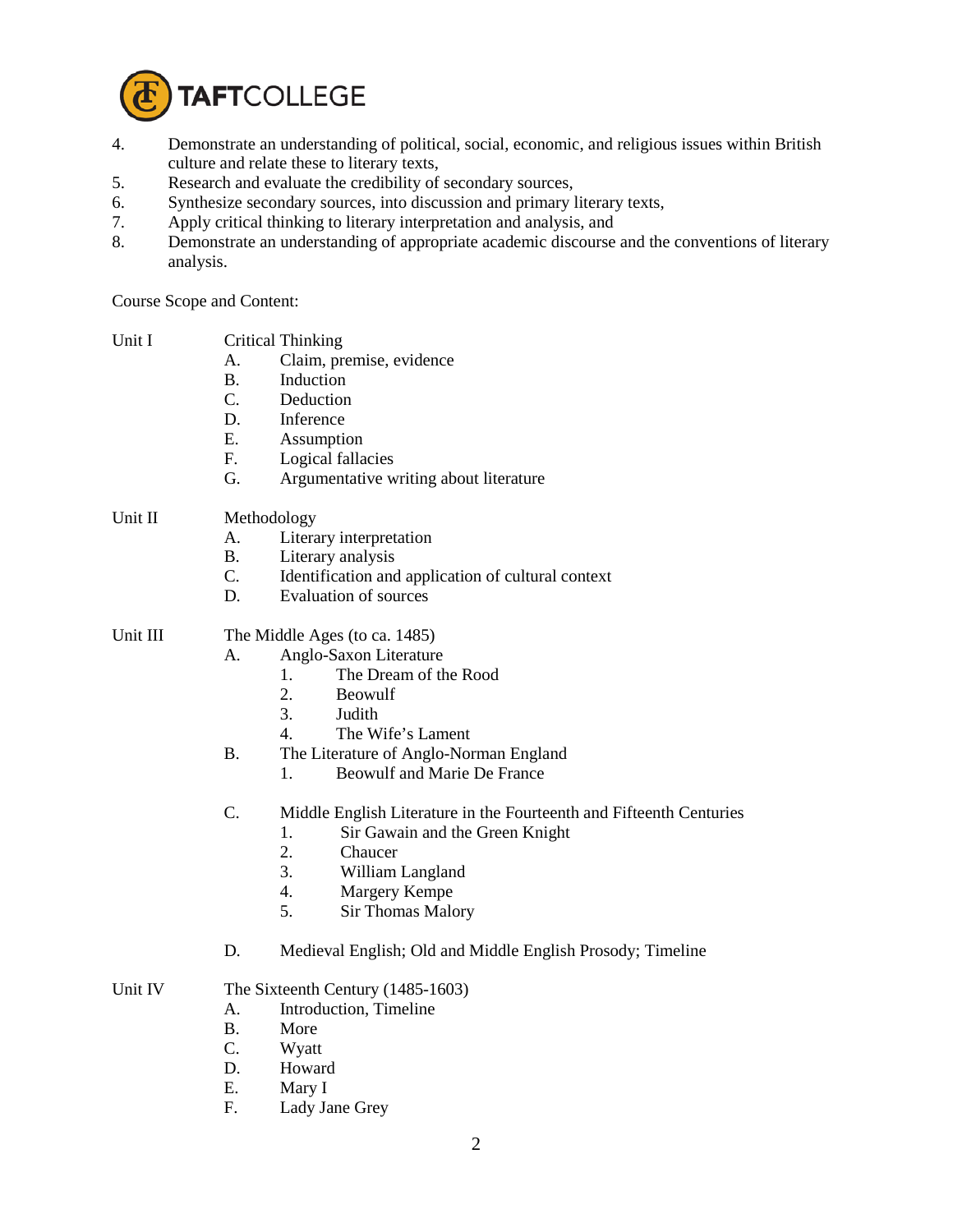

- G. Mary, Queen of Scots<br>H. Queen Elizabeth
- Queen Elizabeth
- I. Ralegh
- J. Sidney
- K. Spenser
- L. Marlowe
- M. Nashe
- N. Shakespeare
- O. Selections from the English Bible

Unit V The Early Seventeenth Century (1603-1660)

- A. Introduction, Timeline
- B. Donne
- C. Lanyer
- D. Jonson
- E. Wroth
- F. Bacon
- G. Hobbes
- H. Herbert
- I. Herrrick
- J. Lovelace
- K. Phillips
- L. Marvell
- M. Cavendish
- N. Milton
- O. Literary Terminology

## Unit VI The Restoration and the Eighteenth Century (1660-1785)

- A. Introduction, Timeline
- B. Dryden<br>C. Pepys
- Pepys
- D. Locke
- E. Wilmot
- F. Behn
- G. Swift
- H. Pope
- I. Haywood
- J. Montagu
- K. Ingram
- L. Leopar
- M. Hogarth
- N. Boswell
- O. Gray
- P. Collins
- Q. Cowper
- R. Equiano
- S. Burney

Note: specific authors selected here can be varied according to instructor's professional prerogative.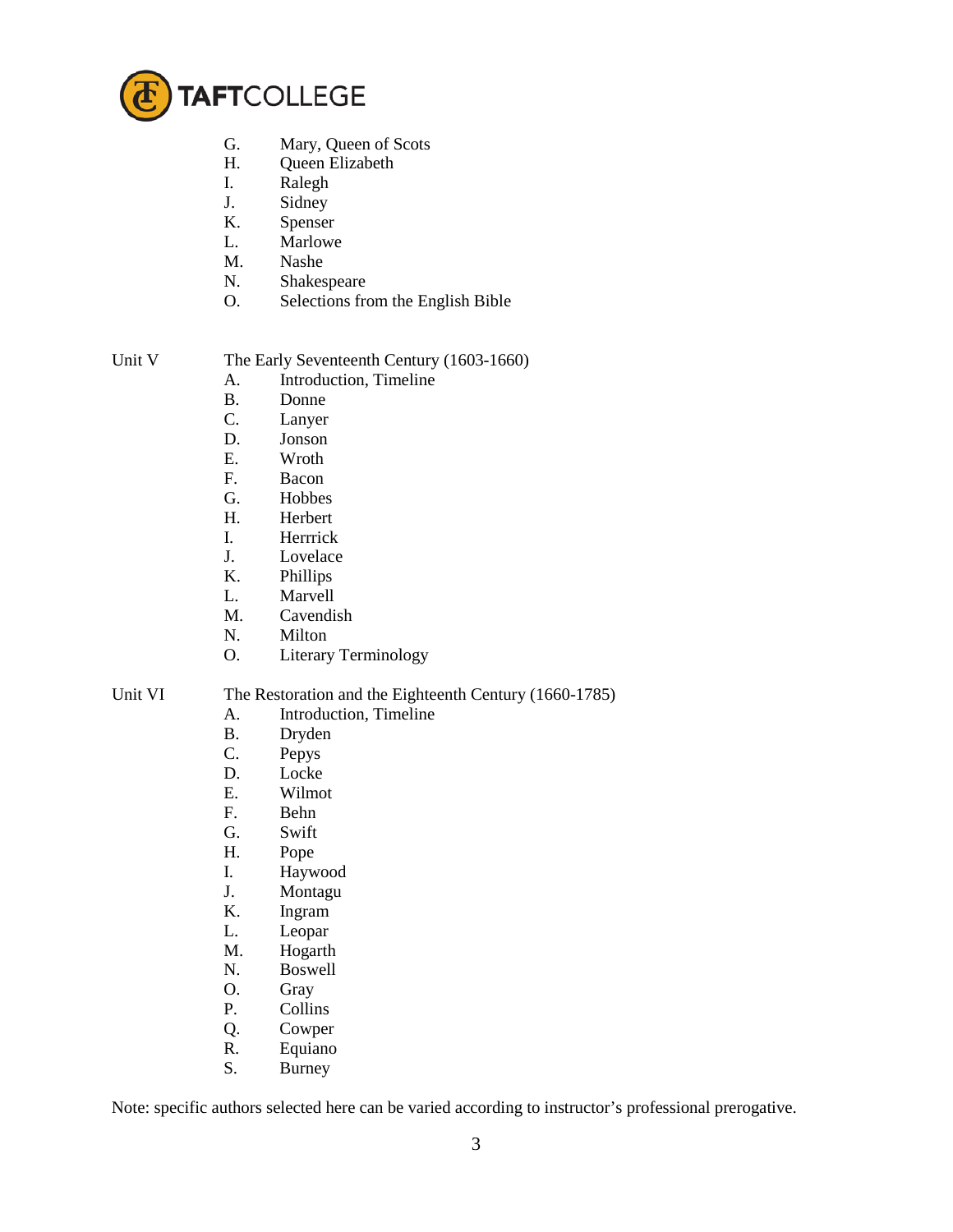

Learning Activities Required Outside of Class:

The students in this class will spend a minimum of 6 hours per week outside of the regular class time doing the following:

- 1. Reading,
- 2. Homework,
- 3. Research, and
- 4. Writing.

Methods of Instruction:

- 1. Lecture,
- 2. Class discussions based on reading assignments,
- 3. Audiovisual presentations,
- 4. Group and individual panels and presentations.

Methods of Evaluation:

- 1. Non-essay writing assignments,
- 2. Essays,
- 3. Research paper using primary and secondary sources, and
- 4. Oral presentations

Supplemental Data:

| TOP Code:                    | 150100: English                   |
|------------------------------|-----------------------------------|
| <b>SAM Priority Code:</b>    | E: Non-Occupational               |
| <b>Distance Education:</b>   | Online; Offline                   |
| Funding Agency:              | Y: Not Applicable(funds not used) |
| Program Status:              | 1: Program Applicable             |
| Noncredit Category:          | Y: Not Applicable, Credit Course  |
| <b>Special Class Status:</b> | N: Course is not a special class  |